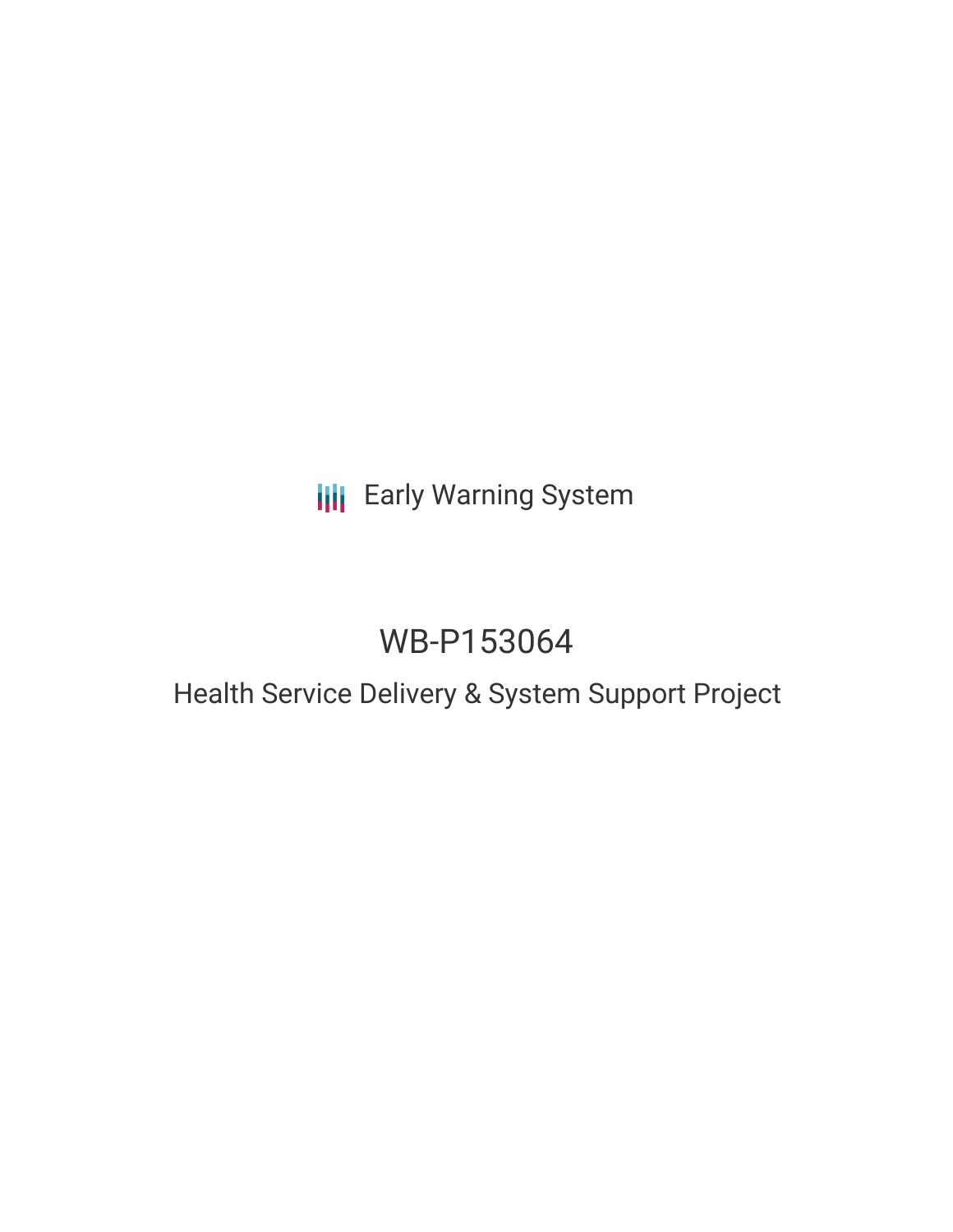

#### **Quick Facts**

| <b>Countries</b>               | Sierra Leone                                 |
|--------------------------------|----------------------------------------------|
| <b>Financial Institutions</b>  | World Bank (WB)                              |
| <b>Status</b>                  | Active                                       |
| <b>Bank Risk Rating</b>        | B                                            |
| <b>Voting Date</b>             | 2016-06-23                                   |
| <b>Borrower</b>                | Ministry of Finance and Economic Development |
| <b>Sectors</b>                 | Education and Health, Technical Cooperation  |
| <b>Investment Type(s)</b>      | Loan                                         |
| <b>Investment Amount (USD)</b> | \$10.00 million                              |
| <b>Project Cost (USD)</b>      | $$15.50$ million                             |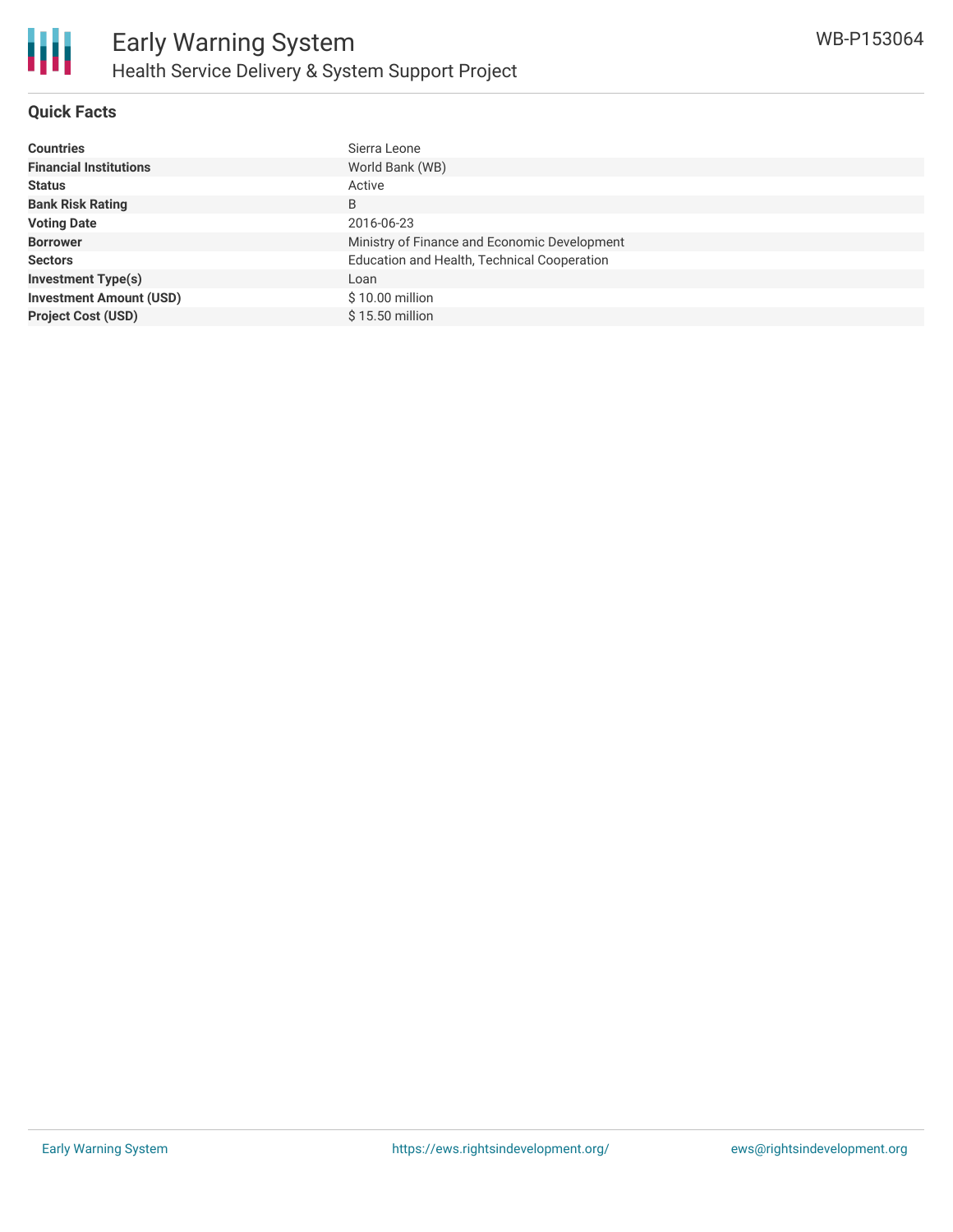

#### **Project Description**

This project finances improvements in the quality of essential maternal and child health services and in the immediate and effective response to an Eligible Crisis or Emergency. This project includes three components: i) Health Service Delivery, which will contribute to improving service delivery and restoring the confidence of the project beneficiaries in the provision of public sector health care services; ii) Health System Support, which will contribute to the development of health human resources and sector management and coordination; iii) Contingency Emergency Response, which provides for a request from the country to support mitigation, response, and recovery in the district(s) affected by such an epidemic.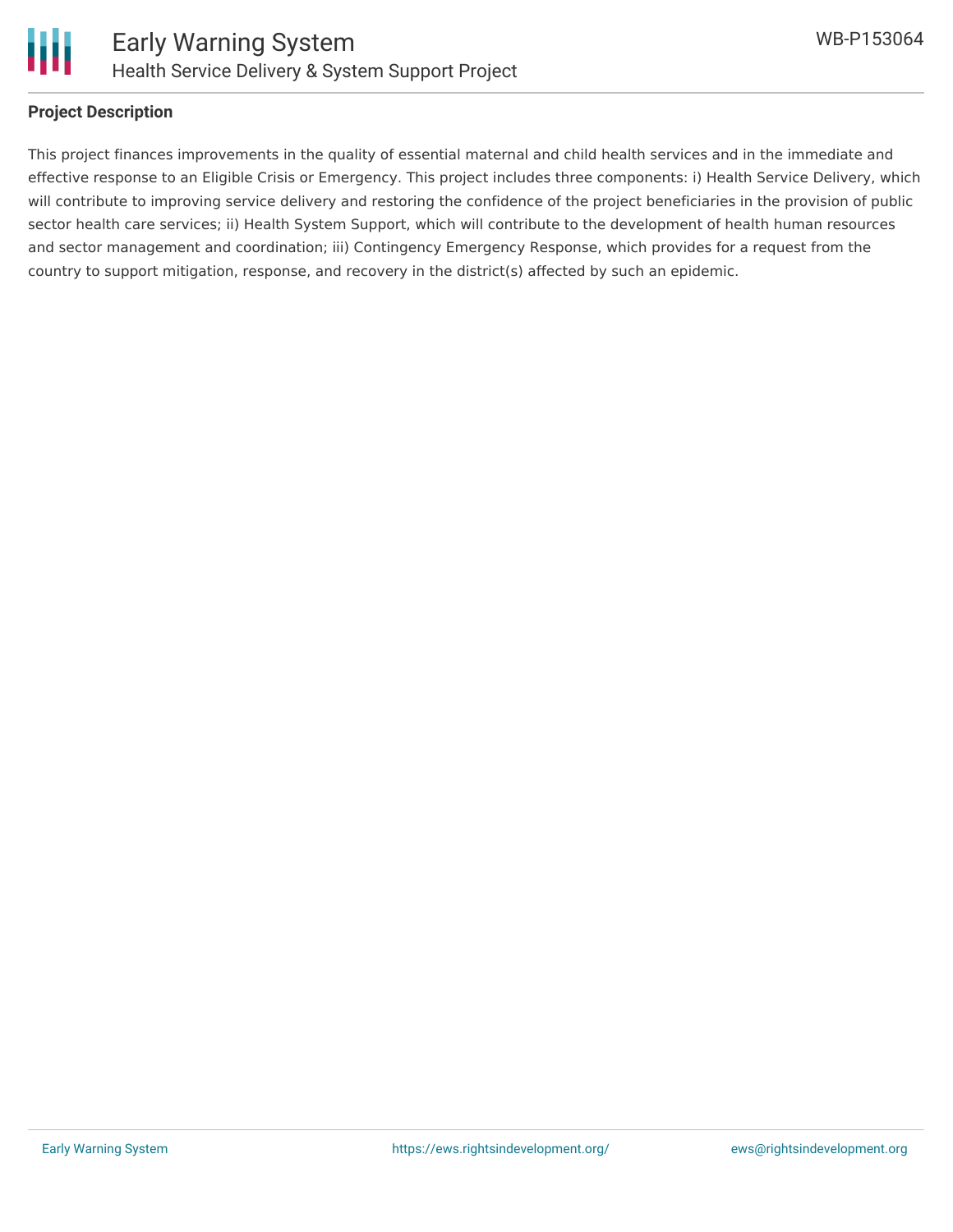

#### **Investment Description**

World Bank (WB)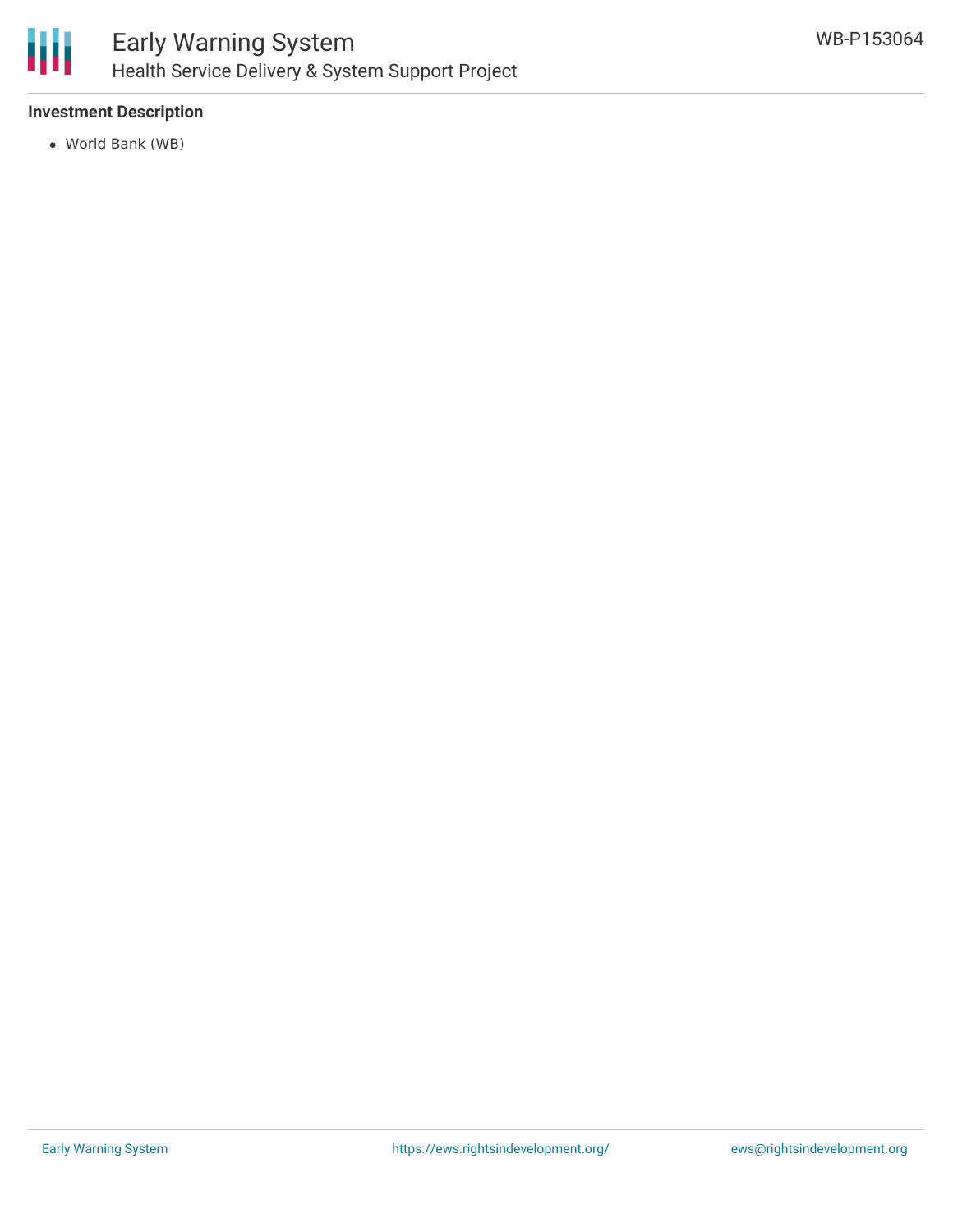

#### **Contact Information**

Borrower/Client/Recipient Name: Ministry of Finance and Economic Development Contact: Kaifala Marah Title: Minister of Finance and Economic Development Email: kmarah@mofed.gov.sl

Implementing Agencies Name: Ministry of Health and Sanitation Contact: Abu Bakar Fofanah Title: Minister of Health and Sanitation Email: mohs.2014@yahoo.com

#### ACCOUNTABILITY MECHANISM OF WORLD BANK

The World Bank Inspection Panel is the independent complaint mechanism and fact-finding body for people who believe they are likely to be, or have been, adversely affected by a World Bank-financed project. If you submit a complaint to the Inspection Panel, they may investigate to assess whether the World Bank is following its own policies and procedures for preventing harm to people or the environment. You can contact the Inspection Panel or submit a complaint by emailing ipanel@worldbank.org. You can learn more about the Inspection Panel and how to file a complaint at: http://ewebapps.worldbank.org/apps/ip/Pages/Home.aspx.